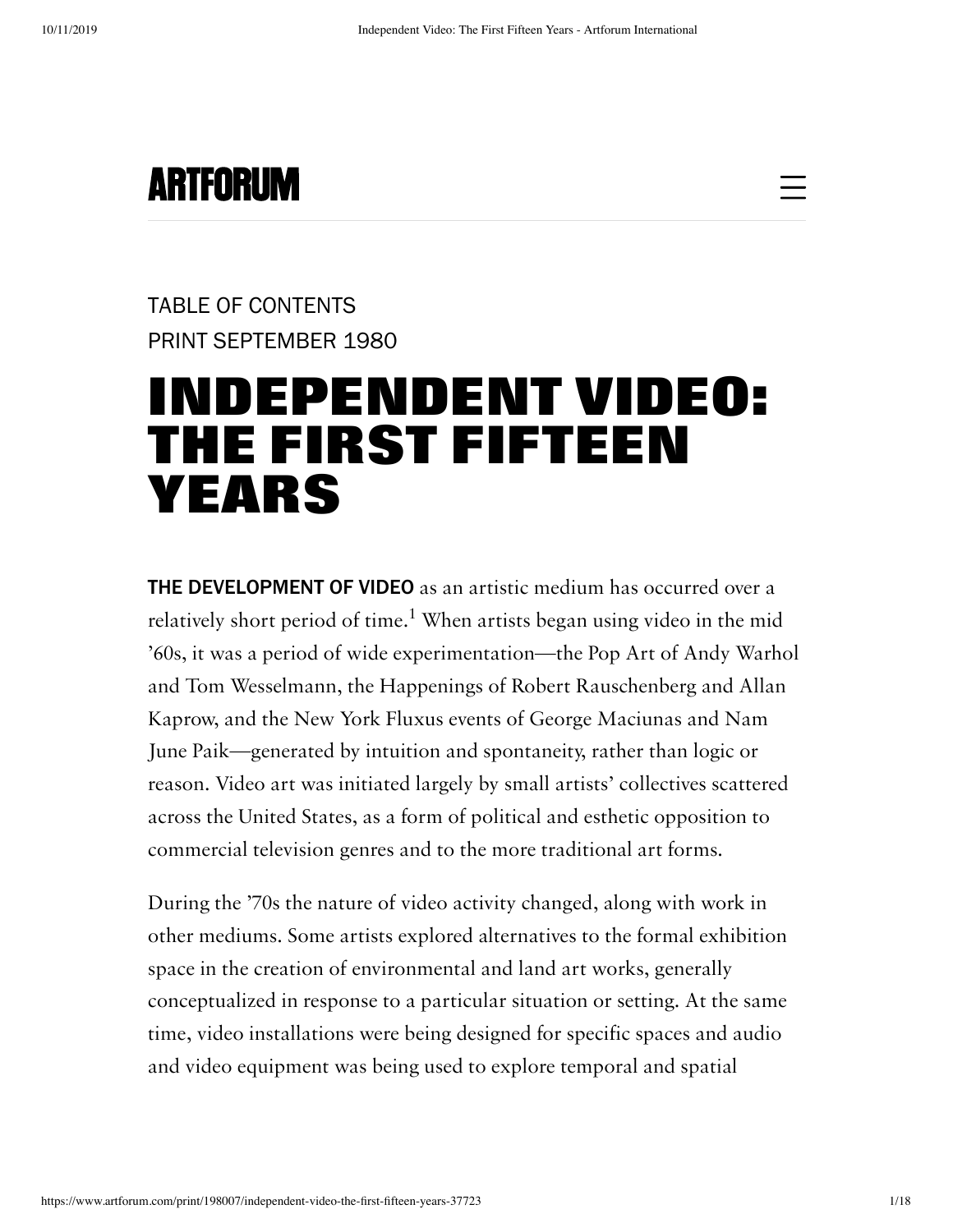relationships, often involving time delays and viewer participation. While performance art continued, video art was employed by many artists to create personal, autobiographical or narrative pieces, in addition to conceptual works. There was extensive activity with the building and exploration of color image processors, which included synthesizers and computers. Esthetically much of this abstract work never surpassed the visual effects already achieved by two-dimensional, printed graphics.

Given the immediate-replay capacity of video and the relative portability of the camera, the medium is well-suited to documentation. Video documentaries have been made from the beginning and continue to be the most accessible of the independently produced works. The video documentary will survive beyond the '80s, most likely through commercial, cable, and public television. More artists will be looking towards television and the home market as an outlet for their work. In so doing, they will have to adapt more to the visual vocabulary of commercial television. Others are already exploring the potential of the record industry's entry into video disc sales. The current emphasis on narrative painting is paralleled in video by a renewed interest in the narrative form, perhaps the oldest television and film genre. However, not all artists will look to television as an outlet for their videotapes—the artists producing the more reflective work will continue to seek a more specialized audience.

From the beginning, there has been great diversity in video art. Because video has been consistently related to the other disciplines (painting, sculpture, photography, film, music, and literature), video genres and their terminology have tended to evolve from these traditional forms. Thus video works have been categorized as conceptual or idea-oriented, perceptual, narrative, autobiographical, performance, graphic, or documentary. While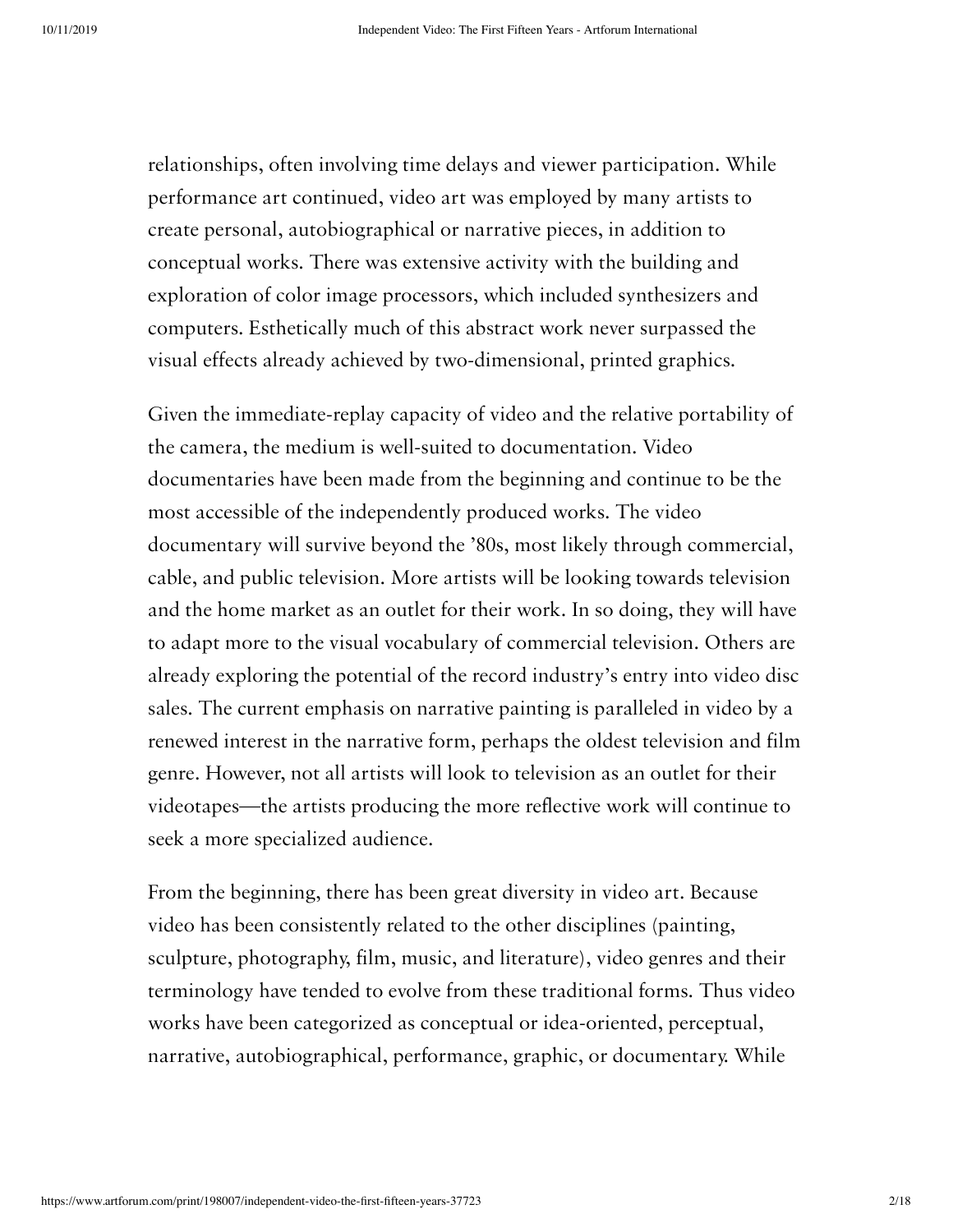today these categories are not necessarily appropriate or even adequate, they will be used until they are replaced by terms more specifically suited to the medium. This article covers the broad-based development of video as an art activity.

Over the last 30 years, video technology has evolved in response to commercial and industrial needs. From its start as the strict purview of television and industry, video production equipment has been developed and refined by different international companies (often, unfortunately, with noninterchangeable parts).<sup>2</sup> In the '60s, video manufacturers began concentrating on the home market, and in 1965 the Sony Corporation introduced the first, moderately-priced portable video camera and recording system. The history of video art began in the United States when Koreanborn Fluxus artist Nam June Paik purchased one of these cameras, and exhibited his video experiments in New York at the Bonino Gallery and in Charlotte Moorman's Third Avant-Garde Festival.<sup>3</sup> With the portable video camera, artists, for the first time, could autonomously produce their own small-format, personalized video images—independent of broadcast television.<sup>4</sup> The simultaneous development of cable television and satellite broadcasting expanded the possibilities even further, leading many artists to think that the world might quickly become a global village. During the last years of the Vietnam War when there was extensive radical political activity in the United States, the government mandated "public access" cable television channels. Across the US, independent video collectives formed, made up of people committed to technology and change. Existing in some cases for only a few years, these groups had such names as Ant Farm, Promedia, the Videofreex, Land Truth Circus, and TVTV. Unfortunately, the cable dream developed more slowly and more restrictively than had been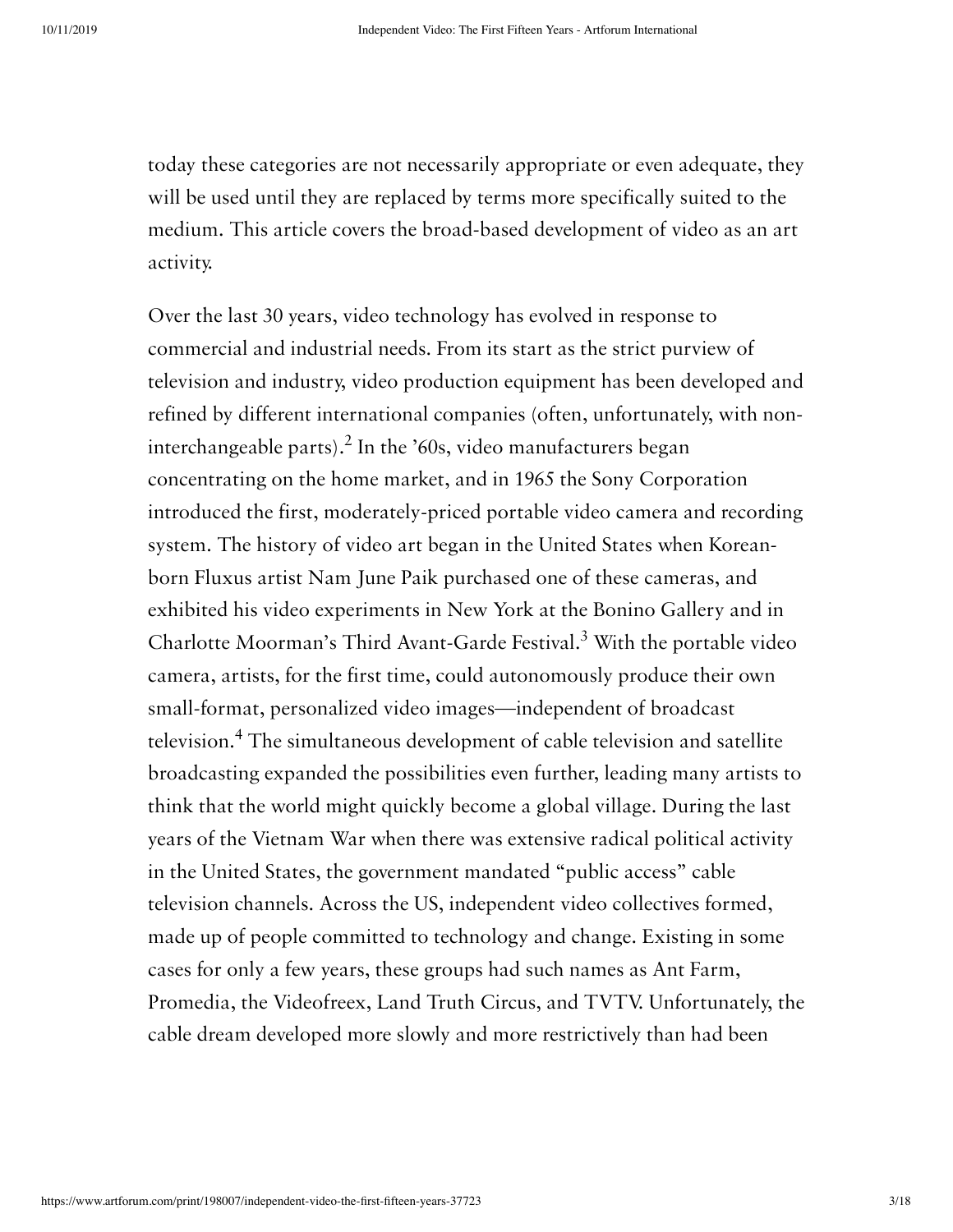anticipated, so the earliest planning by artists was at least ten years ahead of its time.

During the late '60s, technical information about both the ever-changing portable video equipment industry and the satellite and cable television industries was generally unavailable to artists interested in video. In 1970, Phyllis Gershuny, Beryl Korol, Ira Schneider, and Michael Shamberg formed the magazine Radical Software to disseminate information about equipment, and to provide an outlet for the ideas of groups and individuals working with video in isolated areas. For several years, this New York–based magazine was a focal point for many artists.<sup>5</sup>

By 1970, video had received its "official" recognition as an artistic medium through several important exhibitions. In 1968, "The Machine as Seen at the End of the Mechanical Age" at The Museum of Modern Art in New York included Nam June Paik's videotape loops McLuhan Caged, Nixon Tape, and Lindsay Tape. Because only commercial television stations could afford color cameras, artists had been attempting to generate color images from their black-and-white videotapes. In the 1968 exhibition "Television as a Creative Medium" at Howard Wise's kinetic art gallery in New York, Eric Siegel presented his Psychedelevision in Color, the first color tapes made from black-and-white tapes processed through the artist's specially constructed synthesizer. The same exhibition included Thomas Tadlock's Archetron, in which kaleidoscopic patterns were composed of separate images taken from three black-and-white cameras focused on three television sets. Ira Schneider and Frank Gillette created a nine-monitor installation system that had three- six- and nine-second delays of imagery that was simultaneously being recorded in the gallery space.<sup>6</sup> Paul Ryan presented a Mobius strip videotape booth in which viewers were confronted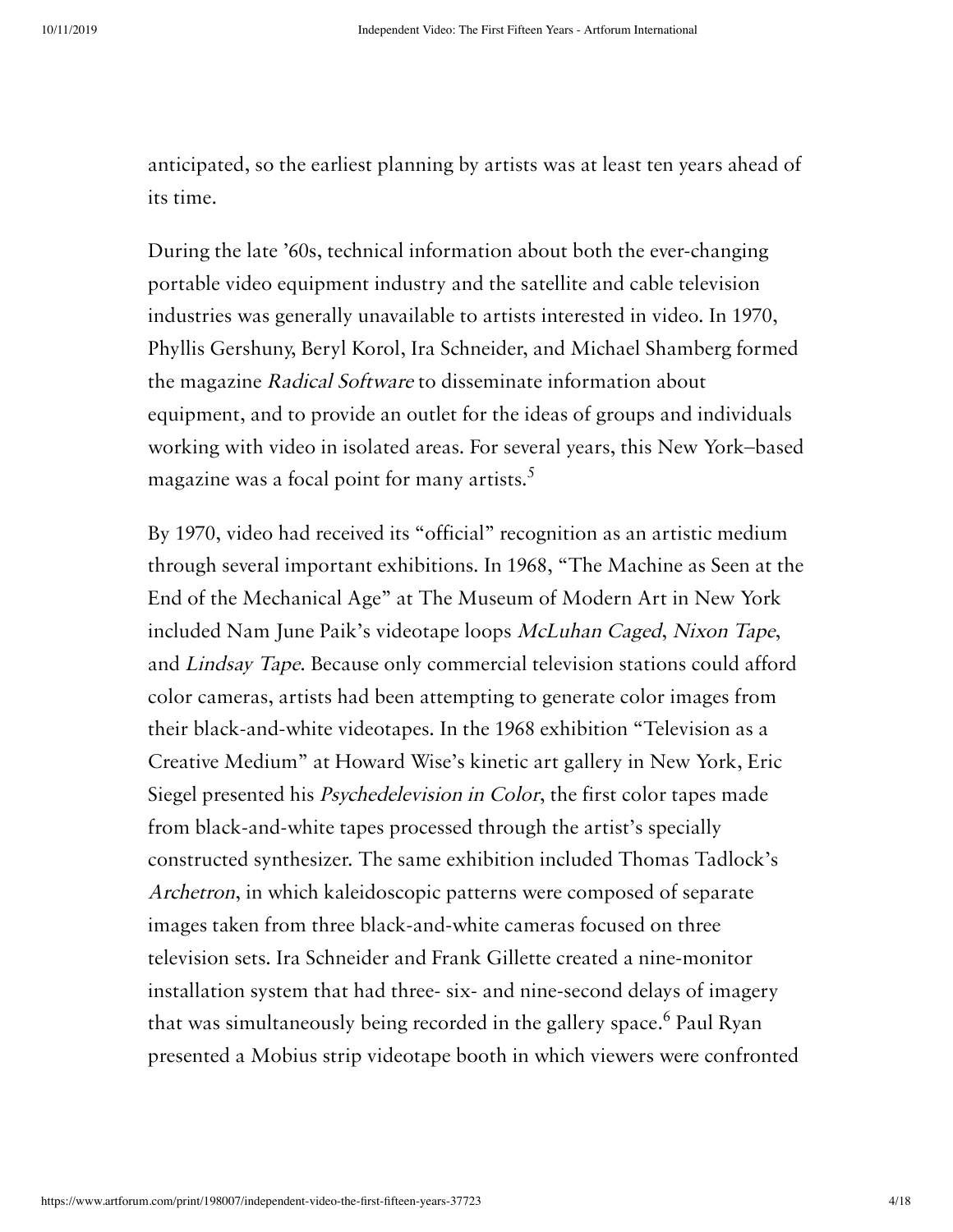by recordings of their own images, which were subsequently erased. The 1970 exhibition "Vision and Television" at the Rose Art Museum in Waltham, Massachusetts, brought together the work of 14 artists and the Videofreex group Ted Kraynik devised a six-monitor bank with a light panel; Les Levine presented videotapes of himself with adjacent prints of the same images photographed off the monitor. Also during the show, Charlotte Moorman gave a performance, wearing the TV Bra sculpture that Nam June Paik had designed for her.

What had previously been viewed as bizarre experimentation was given formal recognition when, in 1970, the newly-formed New York State Council on the Arts initiated a funding category for video art. At the start, the Council chose to assist a large number of artists by funding new production centers and exhibition spaces. State monies with National Endowment for the Arts grants then went to establish media centers, artistrun facilities where independent artists could gain access to video hardware. In New York City, Global Village, Young Filmmakers/Video Arts, and Electronic Arts Intermix were among the first of this kind. In California, Video Free America in San Francisco and Media Access Center in Menlo Park were formed at the same time.

The rise of "alternative spaces," new contemporary art programs, cable and public television, and a strong foundation commitment to supporting art archives all contributed to further video stabilization. In New York City, the Electronic Kitchen in the Mercer Arts Center was founded in 1971 by artists Steina and Woody Vasulka for the presentation of multi-media video, music, and performance events. In Seattle, "and/or," was established; in Los Angeles, the Los Angeles Institute of Contemporary Art (LAICA); and in San Francisco, La Mamelle; all in 1974. These and other places developed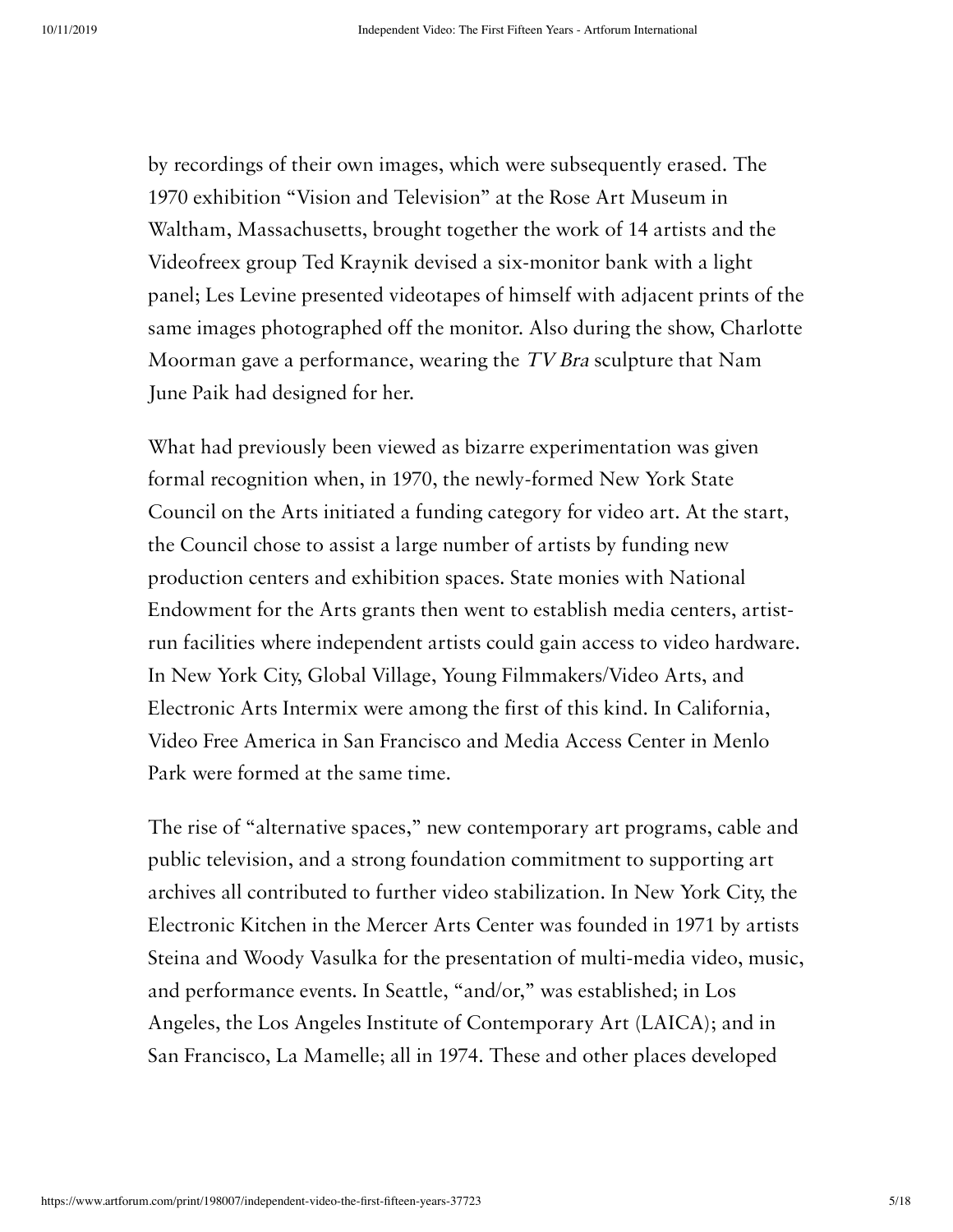regular video screening programs which have continued to serve as important testing ground for experimental, multi-media works. Gradually a number of foundations (Rockefeller, Ford, Markle, Jerome, and the JDR III Fund) became involved in fund ing independent video activity, partly in response to Public Television's interest in video art. Several stations received major support from these foundations, and from federal and state agencies, to enable a limited number of artists to work with broadcast quality equipment and engineers.<sup>7</sup> Artists' programs were begun at WGBH-TV in Boston; at KQED-TV in San Francisco; and at WNET-TV in New York. In the early '70s, independently produced artists' videotapes were broadcast by public television stations irregularly and late at night, when they did not have to be concerned with viewer ratings. However, once the stations began receiving larger grants to supplement the artists' in-house tapes with outside material, they created series formats, such as " Artists' Showcase " at WGBH and "Video and Television Review" at WNET. It was then that producers had to consider audience size. The short, independent video series requires a large advertising budget, due to the granting agencies' stipulations for high visibility, and to the fact that ratings are directly related to regular airing and promotions. $8$ 

Made commercially available in 1972, the 3/4-inch video cassette became the first standardized, easy-to-handle format, facilitating the distribution of artists' tapes to museums, universities, libraries, galleries, collectors, and even television stations. In 1972, Castelli-Sonnabend Videotapes and Films, founded by dealers Leo Castelli and Ileana Sonnabend, began distributing their artists' tapes. Others followed, including Howard Wise's Electronic Arts Intermix in 1973, and Anna Canepa's service in 1975. Providing rentals and sales largely to institutions, these operations have had great difficulty due to the limited market that they serve.<sup>9</sup>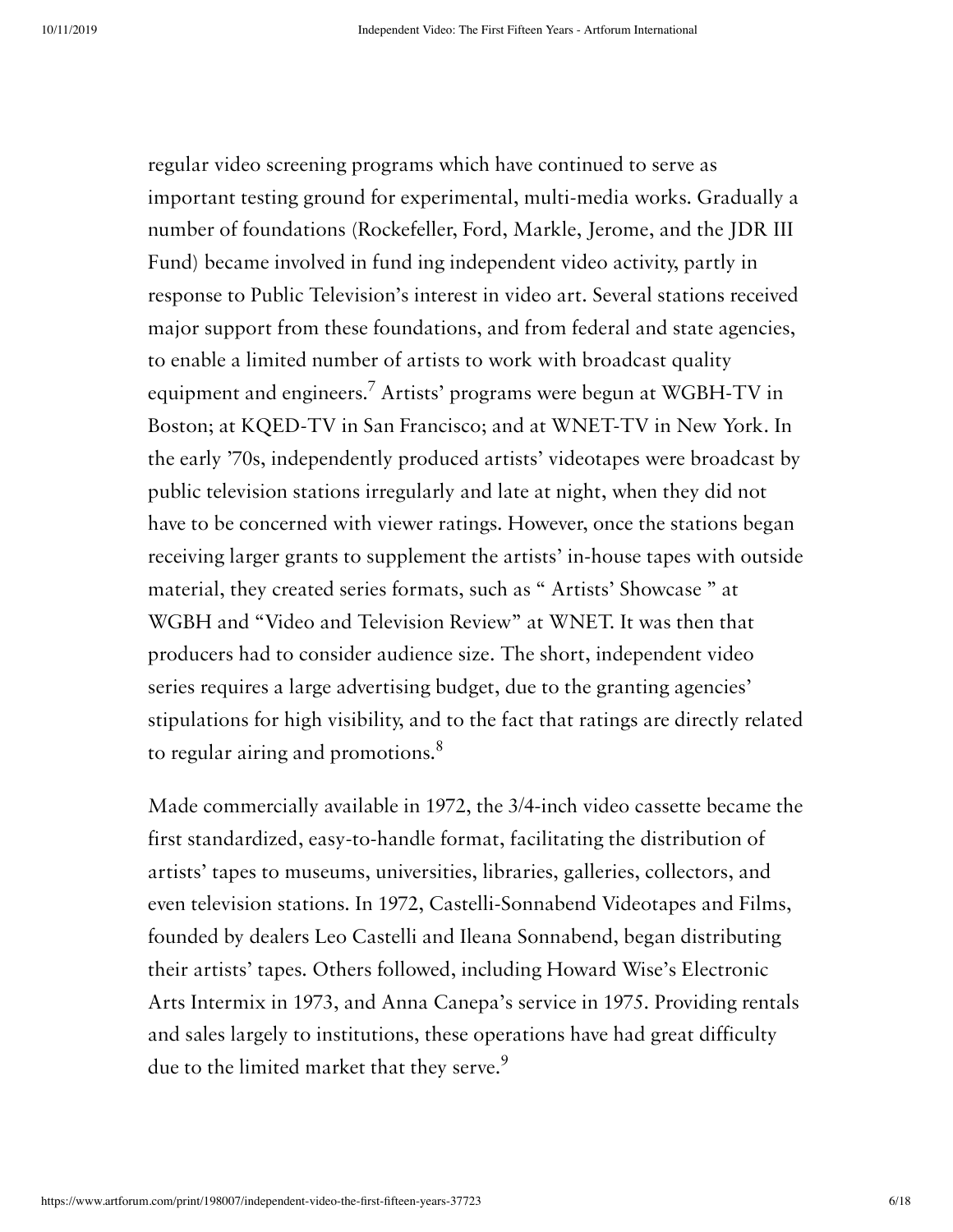In 1974, Douglas Davis, Fred Barzyk, Gerald O'Grady , and Willard Van Dyke organized the conference, "Open Circuits," at The Museum of Modern Art in New York. International scholars, curators, artists, writers, and educators were brought together to exchange ideas and cast predictions about the future of television. The conference was held at a significant time, "in the early development of 'alternative' work in the medium," $10$  when video activity was expanding internationally. By this time in the U S , ongoing video programs and video collections had been initiated at several museums—in 1971 at the Everson Museum in Syracuse; in 1974 at both The Museum of Modern Art and the Whitney Museum in New York;<sup>11</sup> and in 1976 at the Long Beach Museum in California. (There are relatively few private collectors of artists' video works. During the early '70s in Los Angeles, Stanley and Elise Grinstein began acquiring videotapes, largely by artists whose works in other mediums they were already collecting. Simultaneously on the East Coast, kinetic art collectors Dave and Ruth Bermant purchased videotapes for themselves, and placed a permanent video installation by David Cort at the Long Ridge Mall in Rochester, New York.) In 1975, the first comprehensive video survey exhibition was organized by Suzanne Delehanty at the Institute of Contemporary Art in Philadelphia. "Video Art" consisted of videotapes and installations by 79 international artists, and travelled to three museums in the United States, as well as to the São Paulo Bienal. Several video festivals were also initiated at this time, including the Documentary Video Festival at Global Village in New York, the Southland Video Anthology at the Long Beach Museum, the Women's Video Festival in New York, and the Ithaca Video Festival in Ithaca.

Since 1965, cable television has only partially fulfilled the idealistic expectations artists had about gaining access to large audiences. Lanesville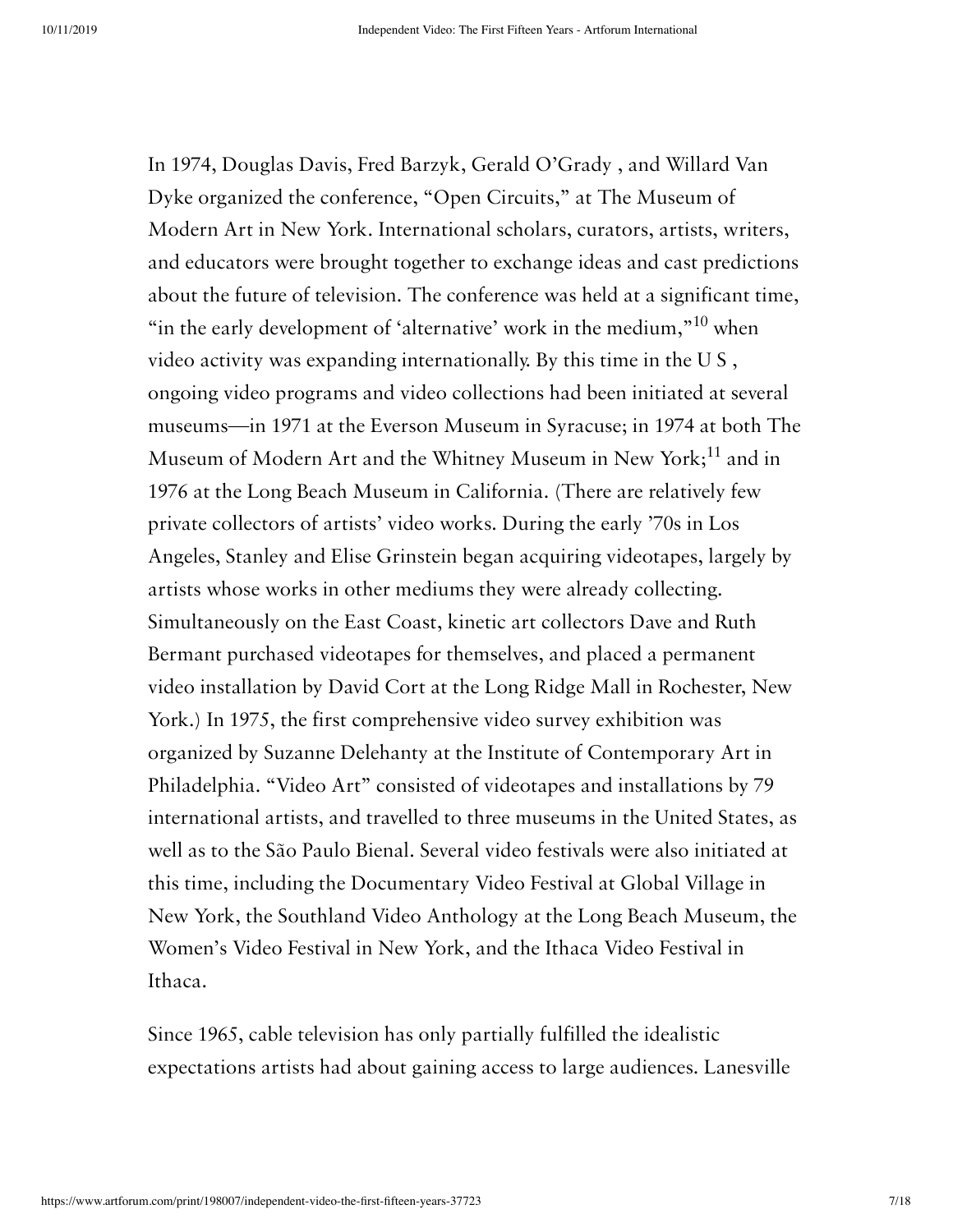TV, founded by the Videofreex, began originating live weekly programs for the local community in 1971. Several artists, such as Paul Tschinkel and Shalom Gorewitz, purchased time independently on New York's two "public access" cable channels to present tapes by themselves and others. In New York City, Cable Soho was inaugurated in '76 with a performance by Douglas Davis live from the Kitchen Center. Cable Soho went on to sponsor the collective cable- casting of other artists' tapes, and in 1977 became the Artists' Television Network. Since 1978, it has had a weekly 30-minute cable series, "Soho Television." As of recently, shorter video and film works are being distributed to "pay cable" television through Independent Cinema Artists and Producers (ICAP).

In the late '70s, video activity in this country declined slightly. This was only partly due to the recession; some artists were frustrated showing their work repeatedly to the same local, closed audience, while others became discouraged when their videotapes or their larger installation pieces did not sell.<sup>12</sup> After working with portable equipment, some artists wanted to produce technically better images, but could, not afford the best cameras and most sophisticated editing facilities. In order to maintain greater control over their own imagery, a number of artists stopped working with video. Peter Campus, for example, is currently working in photography, Joan Jonas is concentrating on performance, and Beryl Korot is developing a linear, temporal kind of painting that is integrated with weaving.

Video, more than other medium, has been criticized for being tedious and self-indulgent. In the early '70s this was a valid criticism, because the length of many artists' early '70s works were dictated by standard videotape length —30 or 60 minutes—which in some cases was much too long However, as a new medium which needed support. It is significant that video works were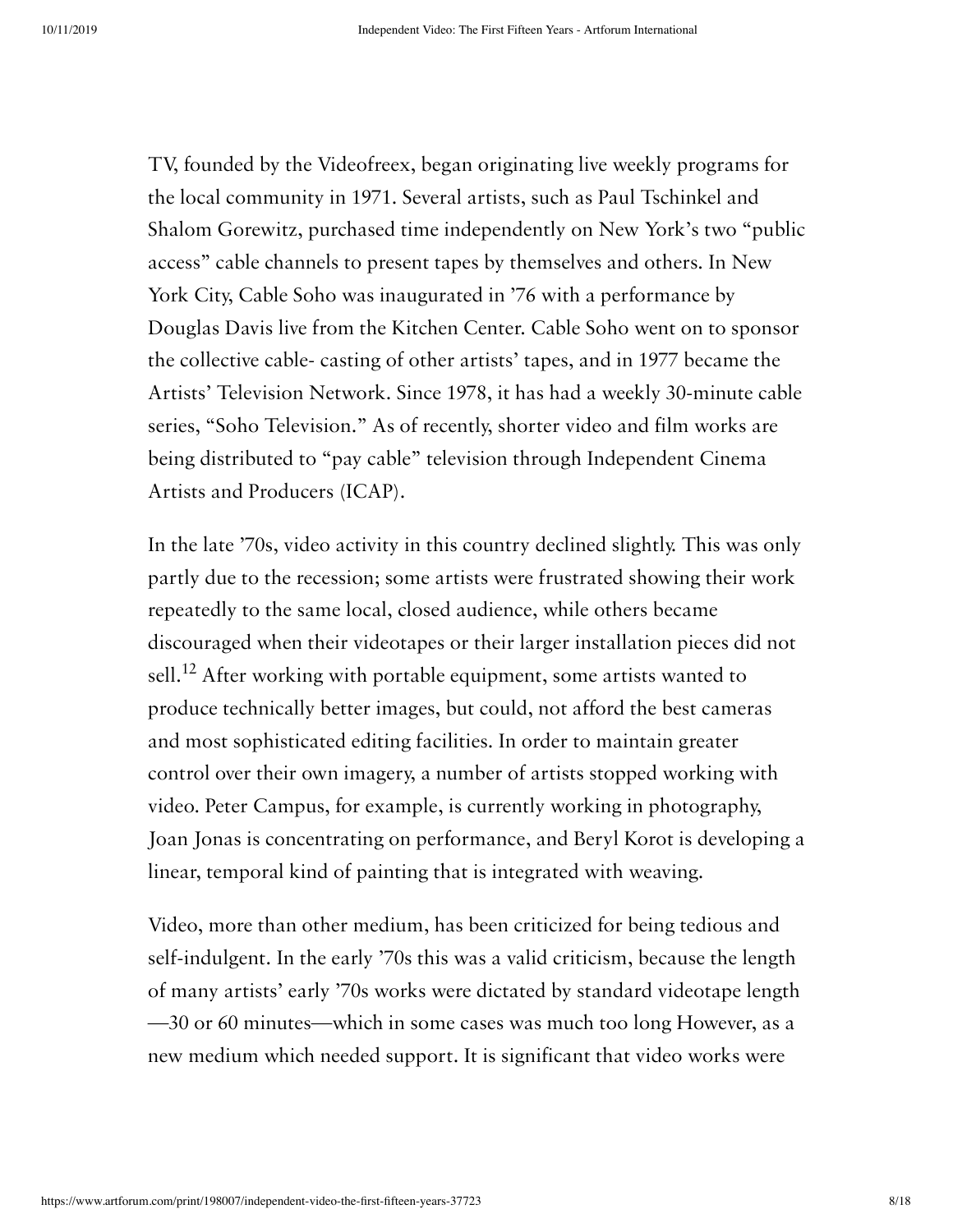initially accepted both critically and curatorially. But when the novelty of video wore off, many failed to invest their time and attention viewing newer work. In the '80s, video equipment will be further refined, and as the number of television and museum programs grow, so should an adequate vocabulary that defines video work. Improved, small-format editing systems and lightweight cameras with internal tape-recording devices will be made for the home market, which will allow videomakers to develop images inexpensively with their own equipment.  $^{13}$  At the same time. the visual differences between imagery produced with small-format and broadcaststandard equipment will be minimized.<sup>14</sup> When more museums assemble collections of both video installations and videotapes, a more comprehensive interpretation of '70s art activity can be articulated. It is financially possible for a museum to establish a comprehensive video archive —videotapes cost between \$250 and \$500, and installations cost in the vicinity of \$8,000. But before too many videotapes are lost or destroyed, it is the museum's obligation to protect and maintain these materials for future audiences.

Over the last year, strong and quite diverse video- tapes have been made. Bill Viola, in Chott ei-Djerid (A Portrait in Light and Heat) (produced through the TV Lab at WNET/Thirteen), combined spatial and temporal elements to study perception. His subject is the desert mirage seen at close range through a telephoto lens. Viola juxtaposes two radically different environments, the snowy midwestern American plains and the Sahara desert of Tunisia, unifying the horizon line throughout the work. Barbara Buckner's Hearts (produced at the Center for Experimental Television in Owego, NY), integrates synthesized and real imagery. Painterly colors are used to define abstract forms and landscape scenes alternate to the pulsating rhythm of a heartbeat. She Came to Stay by Jane Brettschneider is a parodic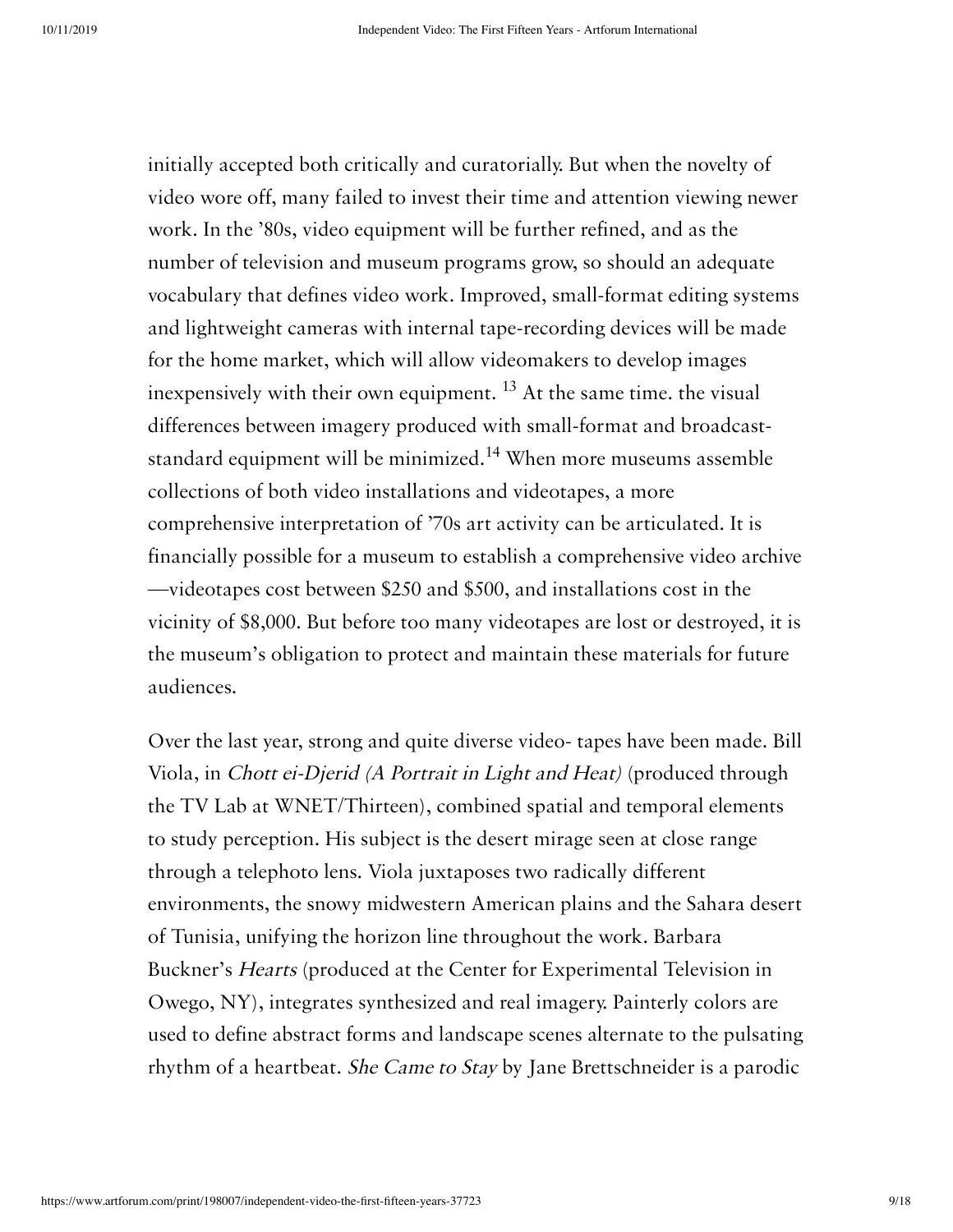study of the narrative genre, based on Simone de Beauvoir's book of the same title. Brettschneider uses four main characters, including a narrator who is revealed through both photographs and a voice-over that is at odds with the projected text. Dara Birnbaum's Pop Pop Video is a highlystructured statement about television and society. Excerpting sections from prime-time television programs, Birnbaum analyzes television actions, camera techniques, and plot developments, which she then interprets musically.

Because video installations frequently require many pieces of video and audio equipment, and complicated construction, they are costly to produce. Despite financial limitations, strong video installations have been shown at museums in the last year. Mary Lucier's work Planet, commissioned by and shown at the Hudson River Museum, studies a planetarium dome in different seasons, creating a "sense of motion in space" with the repetition of one image on seven monitors installed in an arc on the gallery wall. Frank Gillette's Aransas: Axis of Observation, exhibited at the University Museum at Berkeley, is a study of the rare wildlife in a remote county of southern Texas, presented on six television screens in a circular configuration. John Sanborn's and Kit Fitzgerald's Resound, shown at the Whitney Museum in New York, is a study of man-made objects such as a hammer and a glass, and the sounds such objects create when in contact with other objects and surfaces.

In the next decade, cable, commercial and public television, and the video disc, will provide a much wider range of choices to the home viewer. While the most innovative video art may not, for still some time, be successful financially, it will have a definite impact on our perception of art in the years to come. 15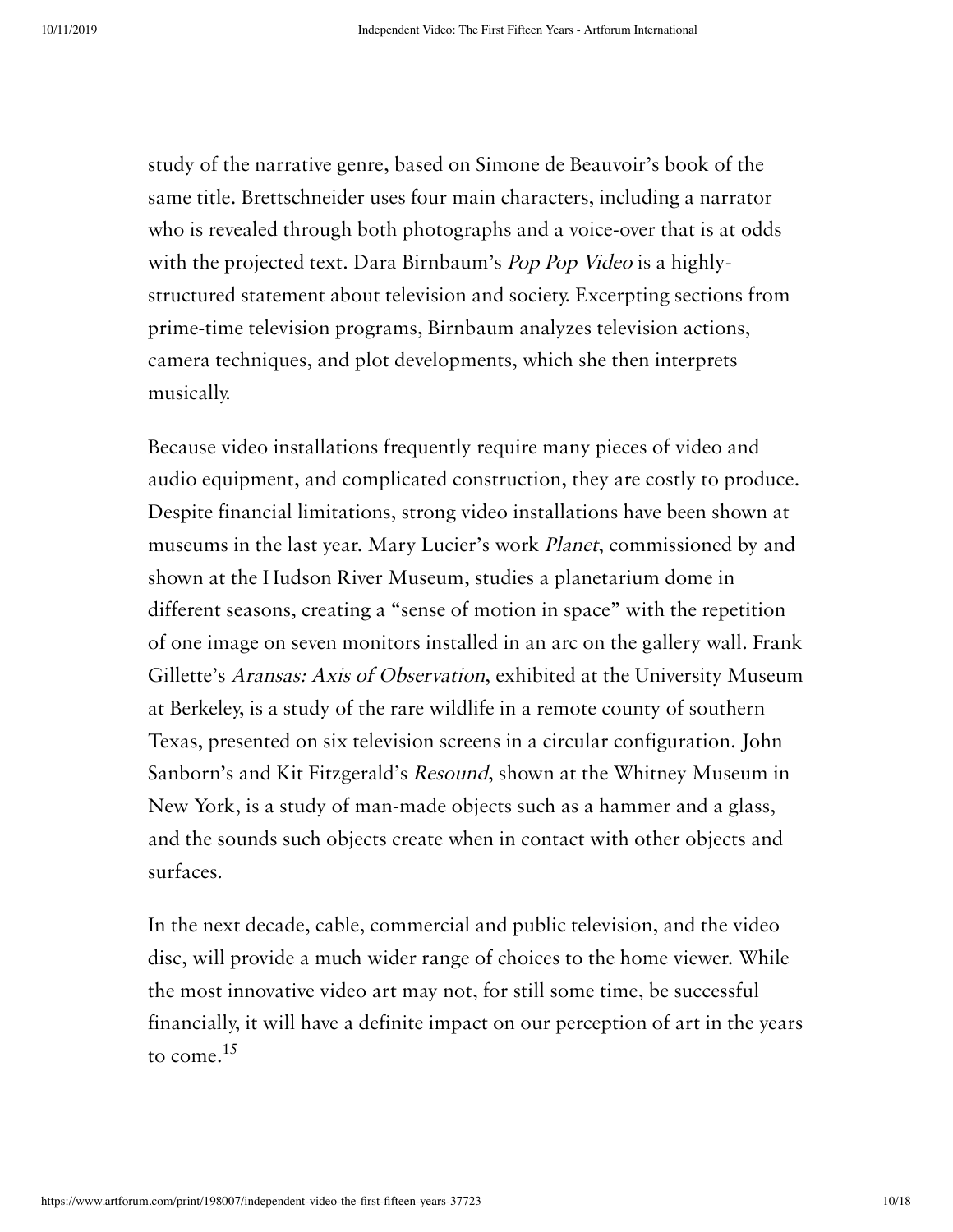[Barbara](https://www.artforum.com/contributor/barbara-london) London has curated the ongoing Video Program at The Museum of Modern Art, New York since 1974, and teaches <sup>a</sup> course, "Experimentalists in Video" at New York University.

### **NOTES**

———————

1. The term "video" signifies the medium—cameras, videotape recording and editing devices. "Television" is used to signify the industry surrounding the broadcasting and cablecasting of live, videotaped, or film materials during transmission.

2. American television sets have 525 lines, and every 1/15 of a second the scanning process completes two sweeps across alternate sets of lines across the screen. European television has 625 lines, and is not compatible with American units.

3. Charlotte Moorman founded the Avant-Garde Festival in 1963. Since 1965 it has included video. The 15th Festival was held July 20, 1980, at the Passenger Ship Terminal at 12th Avenue and 55th Street in New York. Charlotte Moorman has collaborated with Nam June Paik on many protects since the mid '60s

4. Videotape that is used with small format portable cameras is generally 1/2 or 3/4-inch wide; stationary. broadcast quality cameras use tape 1- or 2 inches wide. Today with digital equipment, videotape editing can be as precise as film editing.

5. Several other magazines followed Willoughby Sharp and Liza Bear founded Avalanche in 1970, a magazine devoted to avant-garde art,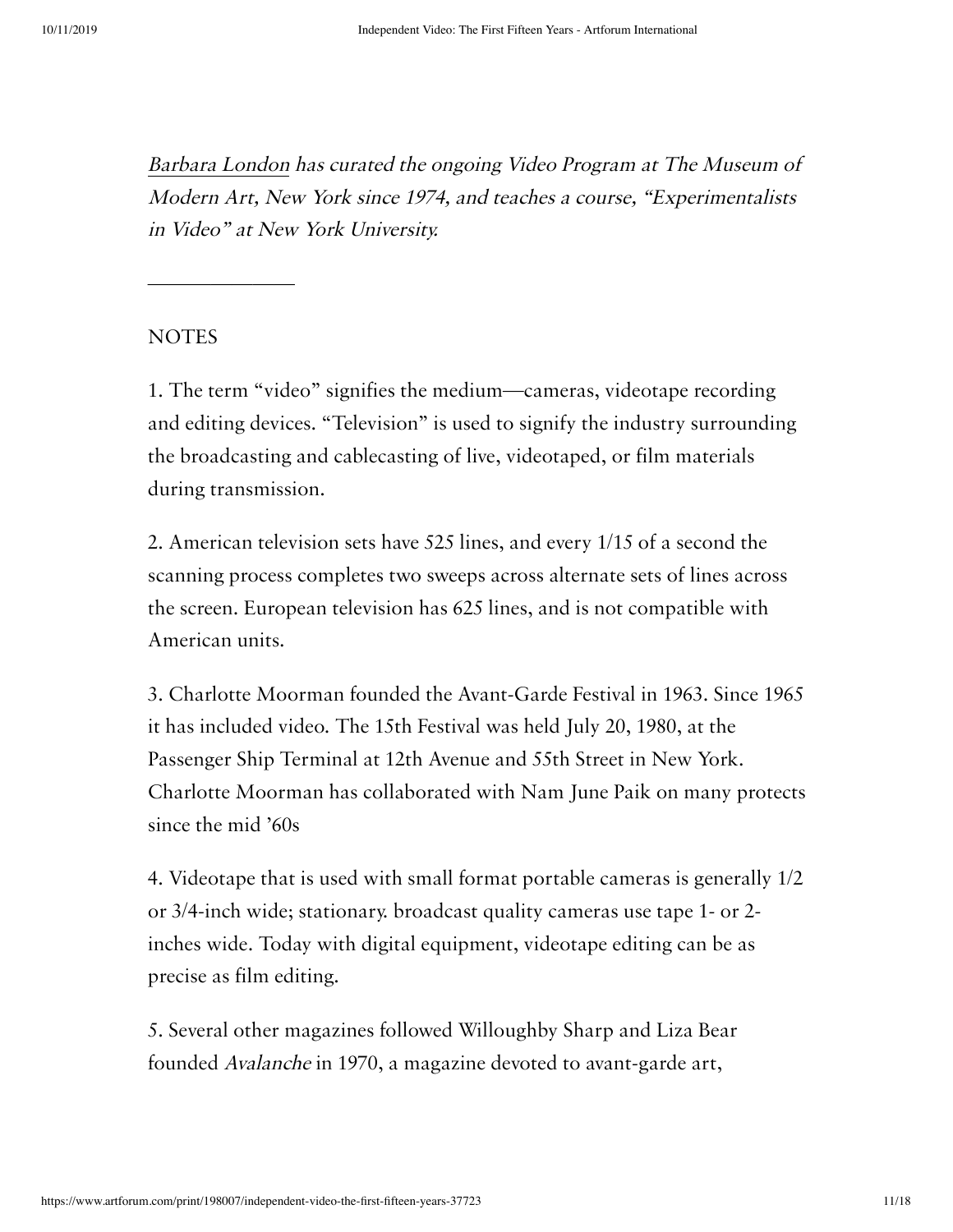including video. The Anthology Film Archives published the Bulletin tor Film and Video Information between 1974 and 1975. Two California magazines, Art Contemporary in San Francisco, and Journal: Southern California Art Magazine in Los Angeles, began to cover video in 1975. Videography, a more technical and commercial magazine, began a regular video art column written by Victor Ancona in 1976. Global Village in New York briefly published two volumes of its magazine, Videoscope, between 1976 and 1978, before I turned to the smaller format Airtime in 1979. A pilot issue of TV Art, a magazine devoted to television and video art, was published by the Artists' Television Network, New York, in 1980.

6. Ken Dewey presented an earlier time-delay video protect at the Intermedia Festival organized by John Brockman at Stoneybrook, in 1967.

7. John Godfrey, Engineer with WNET-TV, New York, has played an integral role in many videomakers' work.

8. The "Artists' Showcase." WGBH-TV.Boston, which is regularly broadcast on Sunday evenings, has developed a large audience.

9. The smaller format and less expensive Betamax and VHS cassette systems made for the home market became available in 1975. The demand for old movies is considerably greater than the demand for artists' tapes

10. Douglas Davis and Allison Simmons, eds. The New Television: <sup>A</sup> Public Private Art (MIT Press. Cambridge, Massachusetts, 1977), p. vi.

11. The Film Department at the Whitney Museum changed its title to the Film and Video Department in 1976.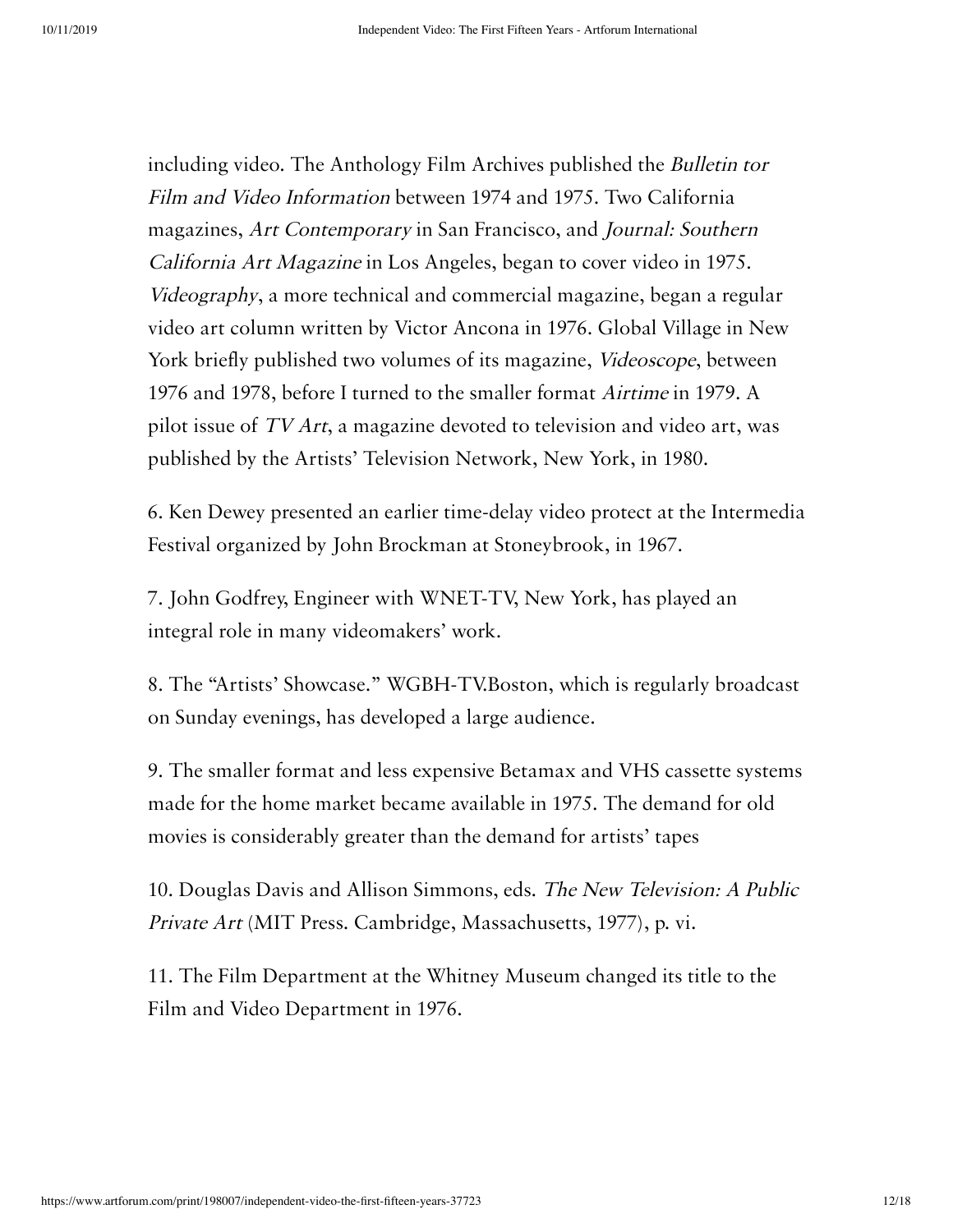12. Two major video installation works have been purchased in the last few years. The Centre Pompidou m Paris acquired Dan Graham's Present-Continuous Past(s) in 1975, and the Stedelitk Museum in Amsterdam purchased Nam June Paik's TV Buddha in 1977.

13. Sony Corporation recently announced a single-unit combination video camera and video cassette recorder weighing 4.4 pounds.Called the Video Movie. It will be marketed in 1985. In the meantime, Sony hopes that other producers will agree on standard sizes for similar video-cassette and videorecording units.

14. Transfers made between video and film will also be improved. Later in the decade. when computers are used extensively to create precision images, technically perfected and more reasonably priced video projection systems will make video and film nearly identical.

15. The Kitchen Center in New York will host a symposium devoted to the criticism of video, "Television, Society, and Art," on October 24–26, 1980.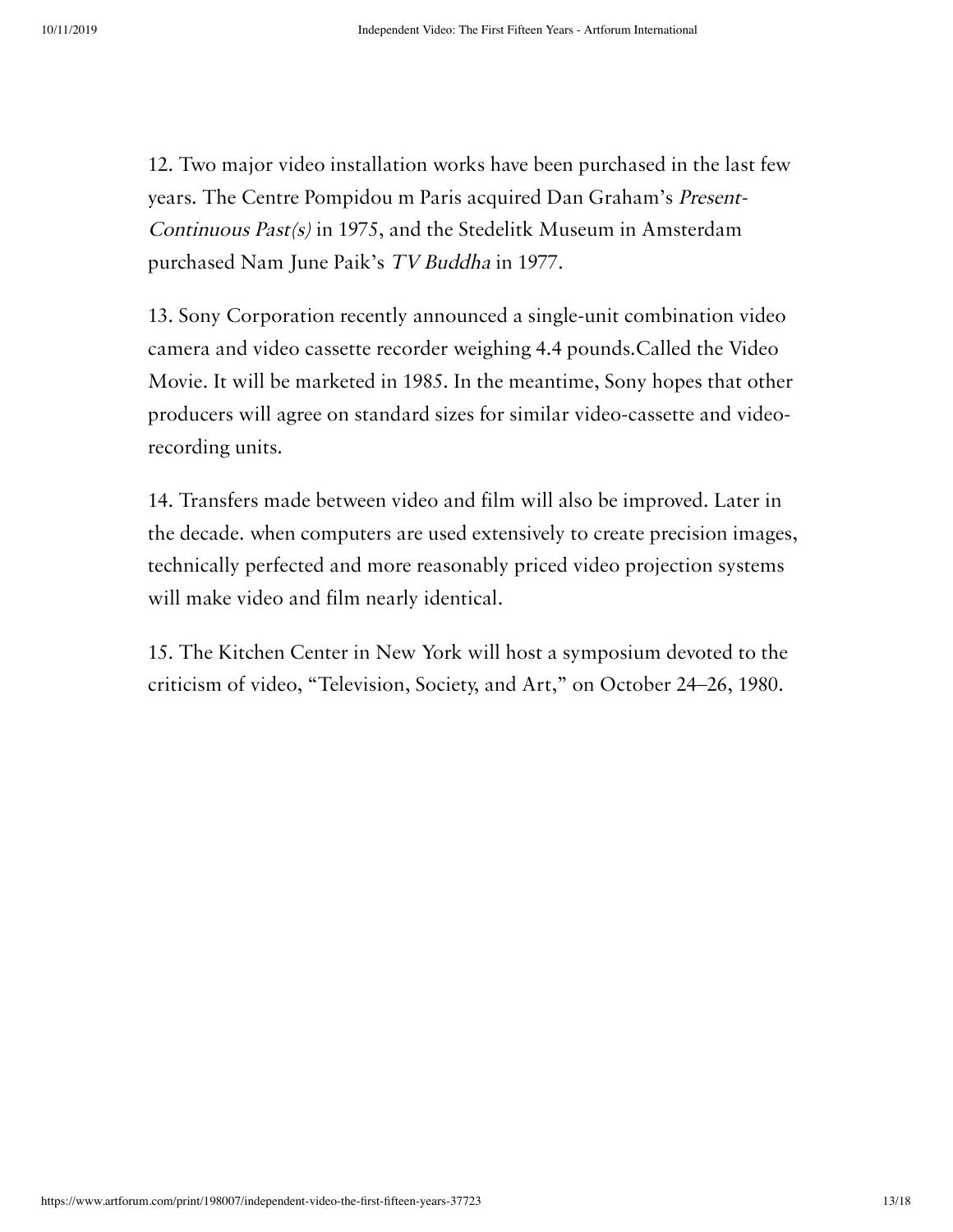#### Barbara London

te development of video as an artistic in The development of video as an artistic medium has<br>cocumod over a velatively short period of time. "When artists began using video in the mind. Oo, it was a<br>artist began using video in the mind. Oo, it was a period of wide

pross the United States, as a norm of poincar and<br>stifted opposition to commercial television genres<br>ind to the move traditional art forms.<br>During the 170s the nature of video activity<br>fanged, along with work in other medi rks, generally conceptualized in response to a<br>ficular situation or setting. At the same time, video stallations were being designed for specific spaces<br>id audio and video equipment was being used to temporal and spatial relationships, often in

outlet for their videotages—the artists producing the . During the late 80s, technical information about more reflective work will continue to seek a more both the even-changing portable video equipment specified audience

evolved in response to commercial and industrial<br>needs. From its start as the strict purview of television and industry, video production equipment has been enviroped and refined by different international com-<br>panies (offer, unfortunately, with non-interchange-<br>able parts).<sup>2</sup> In the '60s, video manufacturers began parts)." In the '60s, video manufacturers began<br>tentrating on the home market, and in 1965 the

Tape. Because only commercial television stations<br>could afford color cameras, arists had been attempt<br>ing to generate color images from their black-and-<br>white videotapes. In the 1968 exhibition "Television"<br>as a Creative M jon in Color, the first color tapes made black-and-white tapes processed through the artist's

#### INDEPENDENT VIDEO: THE FIRST FIFTEEN YEARS

volving time delays and viewer participation. While<br>performance art continued, video art was employed by many artists to create personal, autobiographical<br>of narrative people, in addition to conceptual works<br>there was exte

nedy achieved by two-dimensional, printed graph-<br>liveps the immediate-septial graph-<br>liveps the initial set and the mediate portability of the cameral, the mediam is<br>a related to documentation. Video documentation<br>is been

ation. While Sony Corporation introduced the first, moderanily-<br>significant of the Sony Corporation interaction and recording systems.<br>Sographical The history of video and began in the United States using public and the Un Sory Corporation introduced the first, a

specially constructed symblesizer. The same exhibition included Thomas Tadiscics Archetecn, in which sales<br>doscopics patterns were composed of separate same exhibition of the<br>matrix were the composed of separate former tr

 $\overline{\phantom{a}}$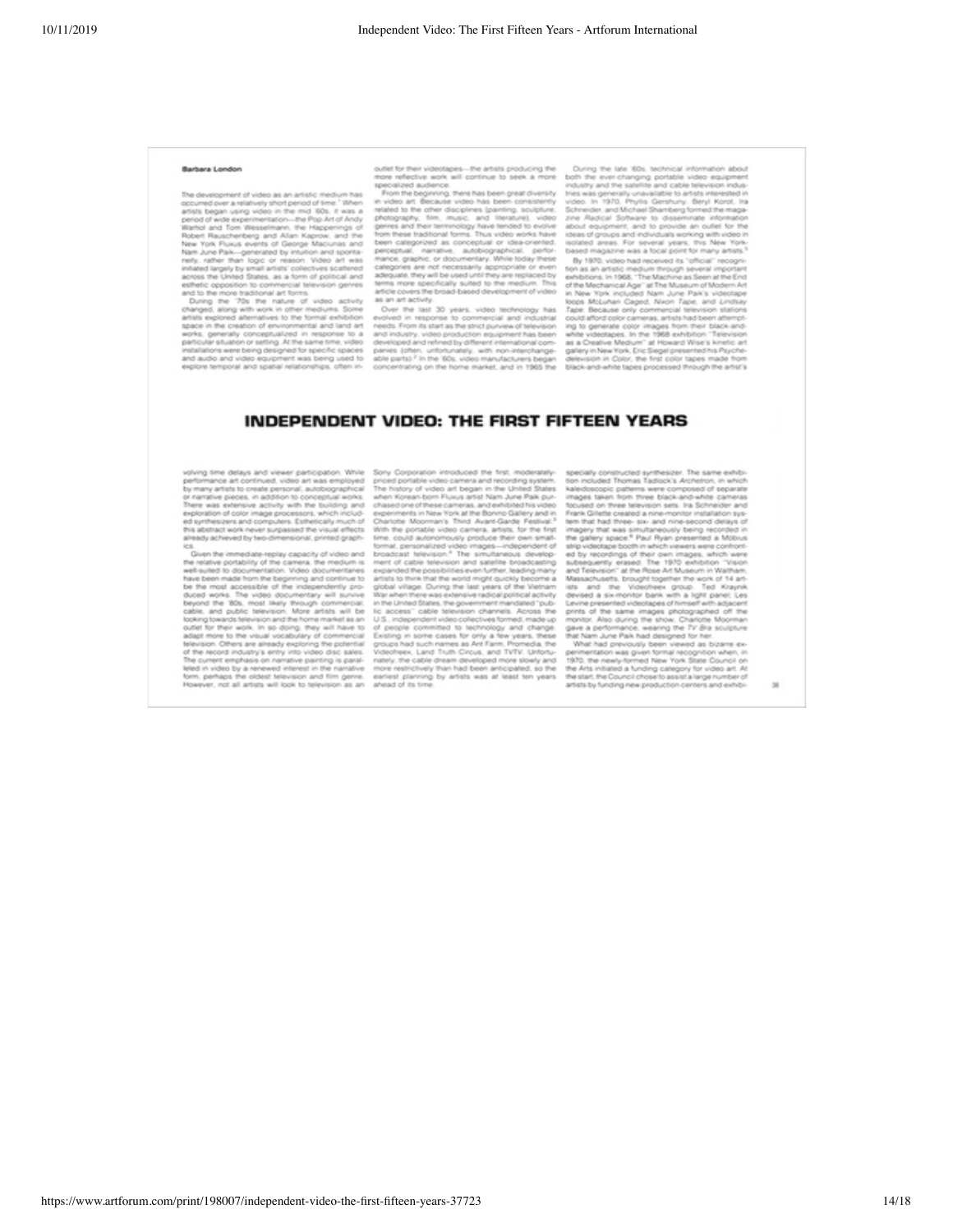

Ä.

36





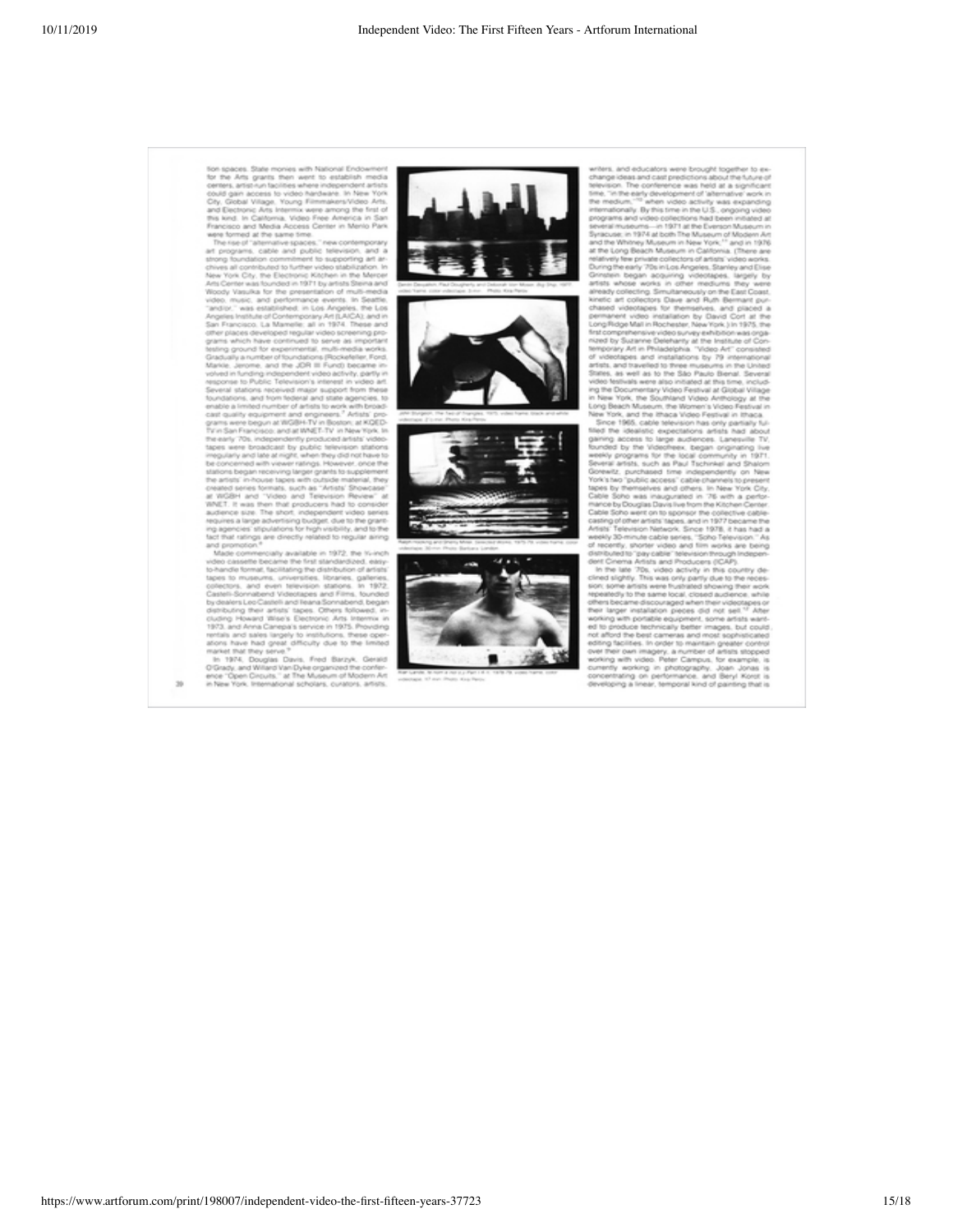